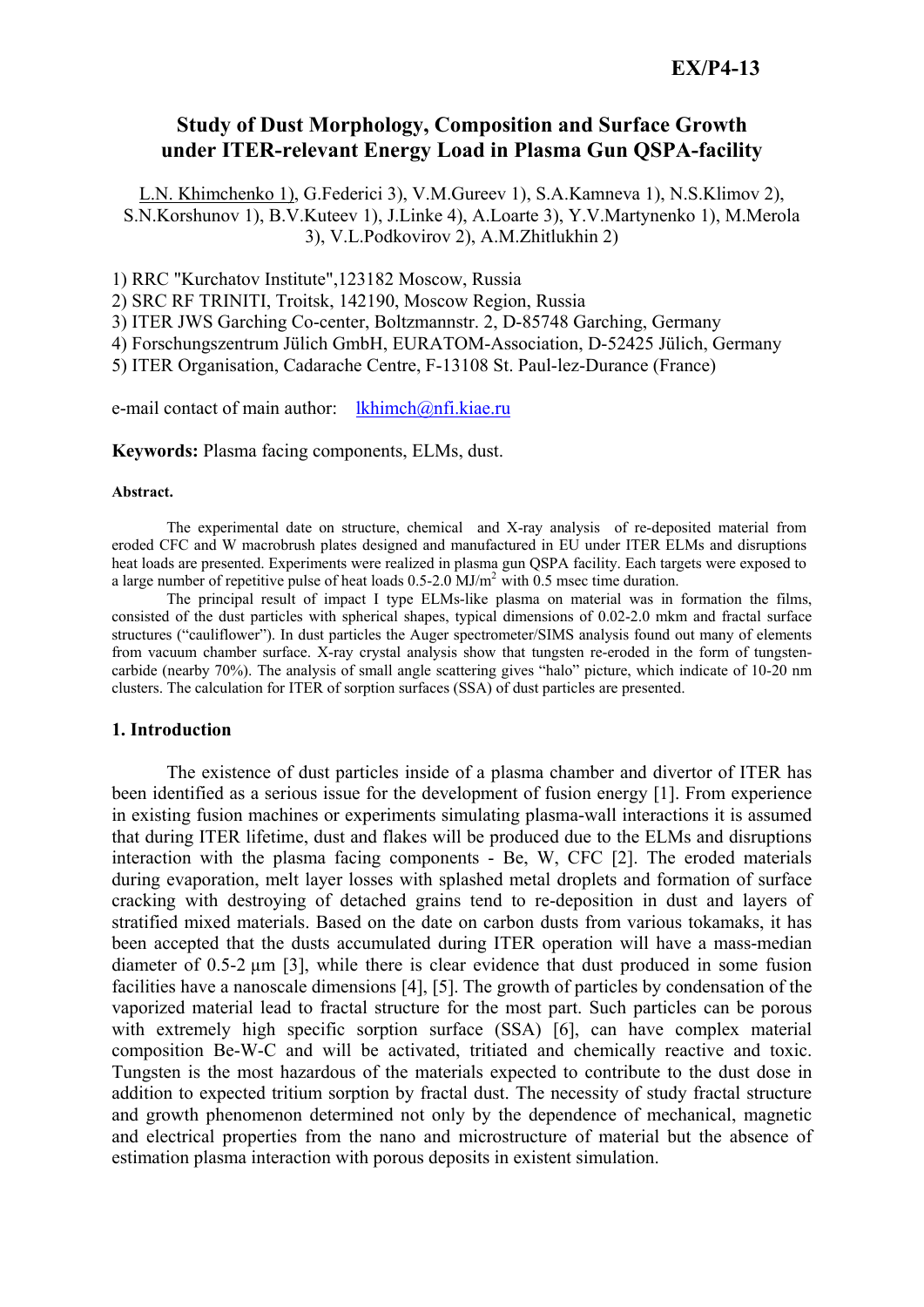### **2. Relationship of experiment to ITER**

 The investigation of dust particles origination from erosion of CFC and tungsten macrobrush plates was undertaken in frames of joint EU-RF collaborative experiment. Castellated divertor plates were manufactured in Plansee AG (Austria) according to the ITER divertor target specifications [7]. These plates have been exposed to ITER type I ELM loads at the plasma gun facility QSPA at the TRINITI [8]. The energy of the ELM-like loads consists of  $1-1.5$  MJ/m<sup>2</sup>, the duration was 0.5 ms. During the experiments, the macrobrushes were preheated to the temperature of 500  $^{\circ}$ C. The surface inclination was 30<sup>0</sup> to the plasma motion. For such energy loads the evaporation is estimated as the major mechanism for W macrobrush erosion and sublimation - for CFC macrobrush [9]. The estimated collector temperature was  $\approx 300$  °C. The location of dust collectors meet the requirements of analysis evaporated material spread both in direction of plasma movement and in perpendicular direction. The analysis of erosion products was made after series of, typically,  $\sim 100$  shots. Scanning electron, tunnelling (STM) and atomic-force (AFM) microscopes were used as basic diagnostics for dust analysis.

### **3. Nanodust morphology. Agglomeration**

 Intensive surface erosion by plasma in tokamaks and many other fusion facilities lead to formation the great deal of amorphous flakes with irregular structure, which can destroyed easily into dust. As example T-10 hydrocarbon flakes has smooth surface with globular



*Fig.1. Tokamak T-10. a) hydrocarbon globular film, b) hydrocarbon porous film, c) dust/debris on the vacuum valve* 

structure (Fig 1a) or high porous body material structure (Fig 1b). The debris which cover the T-10 tokamak flange surface (Fig.1c) has typical dimension from 0.1 µm to some mm.

 A radical difference of impact type I ELM-like plasma on W and CFC macrobrush was in formation the films, consisted of a large number of dust particles with spherical shapes (Fig.2). Spherical particles have "cauliflower" structures both for carbon and tungsten. In other words they were formed by agglomeration of small clusters, which in turn consisted of clusters with even smaller size, etc. The maximum size of the spherical dust particles is 2-3 µm, but tungsten dust in contrast to carbon dust keeps on agglomeration into elongated clusters  $\sim$  5-15 µm lengthwise, which exhibit a tendency to roll up into toroids (fig 5a).



*Fig.2. QSPA. Dust particles after W target erosion with 1.5 MJ/m2 energy load.*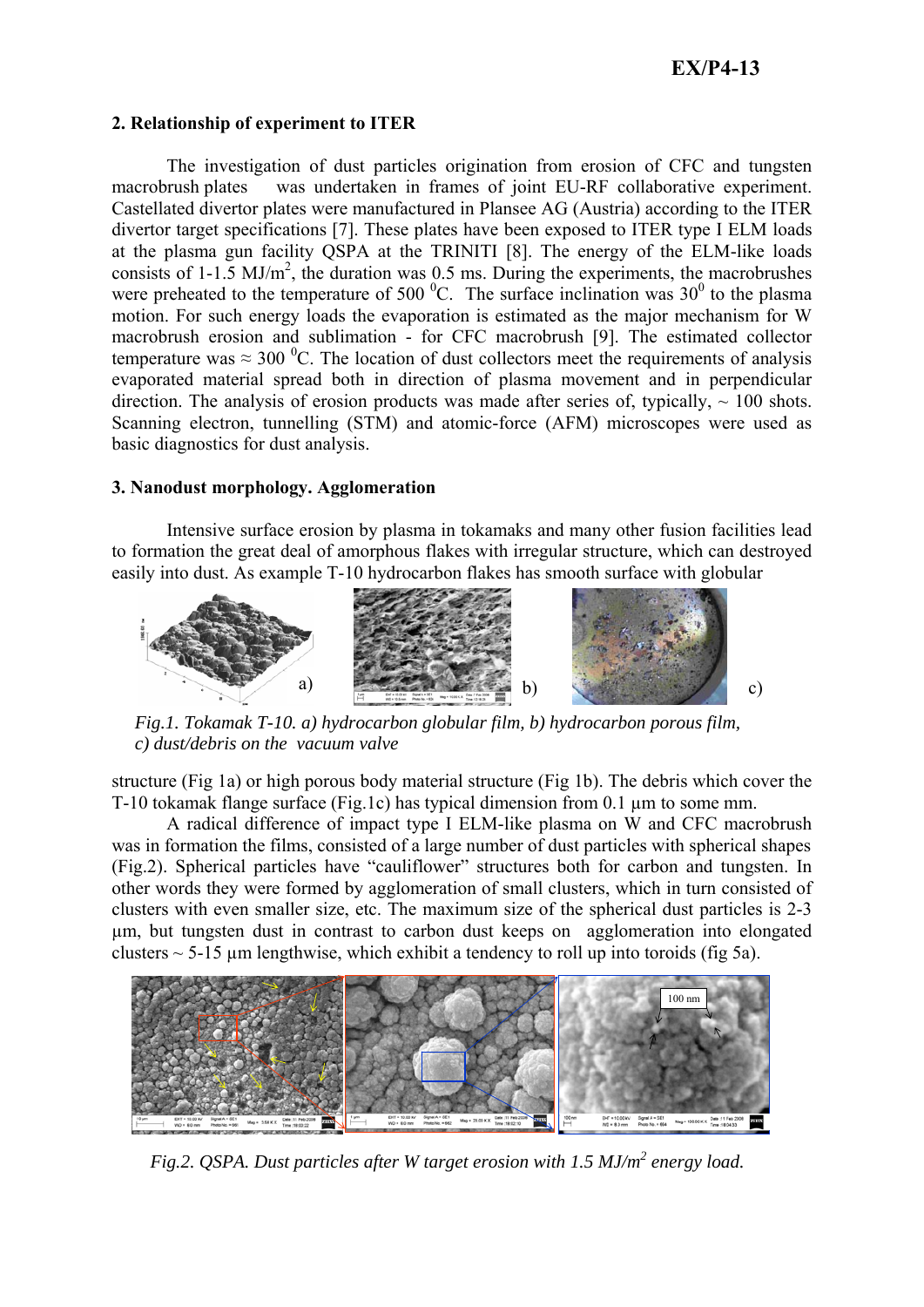Further investigations by STM/AFM found out that the "cauliflower" structure in reality consist of the nanoparticles with dimensions of 20-50 nm and less.

The structure consist of the nanoparticles have to big sorption surface.

 The investigation of collectors with dust show that they coated non-uniformly by material. The area dotted with big 2-10  $\mu$ m clusters adjoined with parts covered by only small  $(0.1-0.5)$ dust particles. The analysis of material deposit with increasing of plasma shots denote two parallel processes – agglomeration of nanoparticles into "cauliflower" dust and dust tighten/motion/diffusion into circular flat "islands / pancakes" or "tongues of flame" structure (Fig.3), scattered between separate dust clusters. After big number of shots (>100) on the collector surface formed the dense, coral-like coating from the dust particles. Since spherical clusters can migrate the bond with the



*Fig.3 Dust tighten on collector surface* 

surface can not be durable. Thereto may denote the hole from dust on Fig. 2a (yellow indicator).

## **4. Dust composition**

 Analysis of chemical composition of coral-like tungsten film consist of dust particles was carry out in FESEM by Auger spectrometer with spatial resolution near 1um. Many elements of material, which used in previous experiments, the elements of SS vacuum chamber and materials of diagnostics were found out on the film surface (fig. 4a). But for all that in deeper layers there is much less impurities (fig 4b). To all appearance there is evaporation of thin layer of wall material and films, covered the vacuum chamber surface, with further mixing this material with tungsten during plasma load on macrobrush plate.



*Fig.4. Auger spectrum of W dust. a) on the surface, b) in deeper layer* 

X-ray analysis of film deposited during tungsten erosion by 1.5  $MJ/m<sup>2</sup>$  pulse plasma load was carried out by diffractometer used CuKα-monochromatic radiation. The crystallogram halo of small angle radiation scattering gives the value of clusters dimension near 10-20 nm.

 Results of phase analysis presents in Table 1. Basically deposited tungsten settle in form of tungsten carbide. The pure W keep only  $\sim$  30%. Obviously during pulse energy load enough carbon evaporated for formation the tungsten carbides.

| IV | $WC1-x$ $W_2C$ |  |  | $FeW_3C$ $Fe_6W_6C$ Graphite |
|----|----------------|--|--|------------------------------|
|    |                |  |  |                              |

## **5. Surface modification**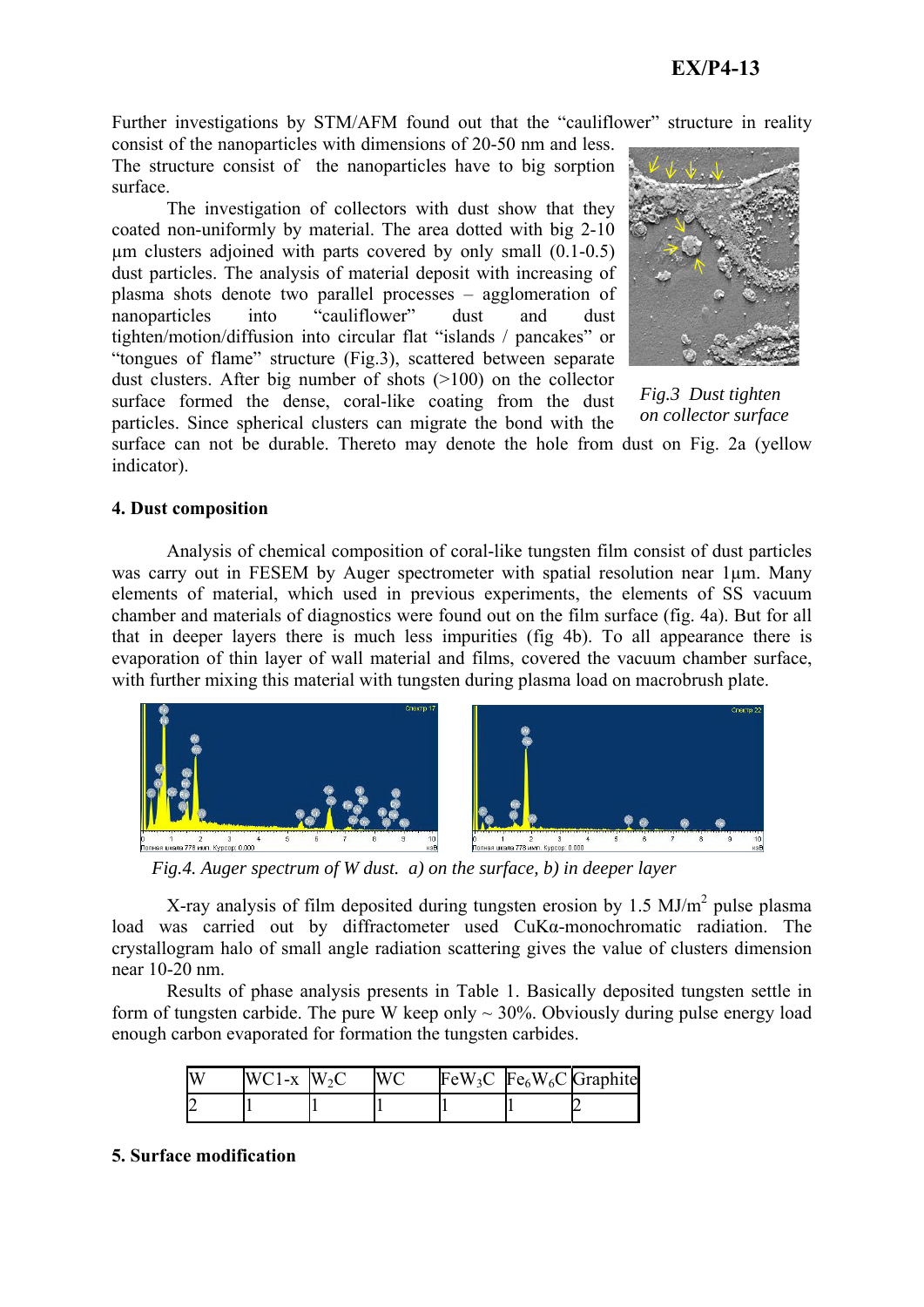It would be mentioned that if structure consist of the 10-20 nm particles the sorption surface area (SSA), and accordingly surface energy, usually have to be very high. Especially it relate to fractal films. The experiments on simultaneous sputtering of W fractal dusty film and polycrystalline W film by  $Ar^+$  beam (3 keV, 3 mA/cm<sup>2</sup>) was made to indicate the properties of the big surface energy of fractal film. Experiment find out the weight loss (or



*Fig.5. Ar<sup>+</sup> sputtering of W dusty film. a) before modification (b) after modification* 

sputtering yield) of such film 6 times less then that of polycrystalline W film. For all the surface structure of polycrystalline W film didn't changed much, the surface structure of W fractal film changed dramatically. There are appeared big uniform areas with ample evidence of "liquid melt" and circular, smooth particles equal diameters and high density surface whiskers. Also the third order symmetry axis typical for monocrystalline tungsten appeared on the surface of "melt" (Fig.5b). At first sight It is unusual that evident transition of material from fractal phase to crystalline phase take place with specific  $Ar^+$  beam power 5 W/cm<sup>2</sup> only, although well known W fusion heat equals  $\approx 200$  J/g. But if suppose, that surface energy of fractal clusters convert into fusion heat, than such transition can supply with junction of clusters of some nanometer dimensions, which is in good agreement with



*Fig.6. Surface morphology of collectors, which placed on the direction of plasma/material jet.* 

experimental dates.

 Similar structures were finding on collectors, which placed inside QSPA vacuum chamber, along the lines of plasma and erosion products motion. These collectors were installing over the macrobrus plates. Fig. 6a show columnar structure, covered by

amorphous paste. On Fig.6b the collector surface spangled by crystall. Chemical analysis of crystal finds only tungsten and carbon. Obviously the energy in plasma stream enough for modification of material which carry by plasma jet.

## **6. Dust particles distribution. Fractality**



*Fig.7. QSPA-facility dust size distribution* 

 Generally the surface of collector take out from the QSPA vacuum chamber are intersperse by dust particles having fractal ("cauliflower") structures. As it was shown earlier [10] the sputtering of W and CFC by ITER ELM I type plasma energy load with  $1.0 \div$  $1.5$  MJ/m<sup>2</sup> result in power-law dependence of particle size distribution i.e. N ~ r<sup>-α</sup> with  $\alpha = 2.2 - 2.3$  in the characteristic particles size range  $0.1 \div 2 \mu$ m. Additional investigations of particle size distribution by STM/AFM in the range of 20-100 nm found out the power-law dependence can be extend up to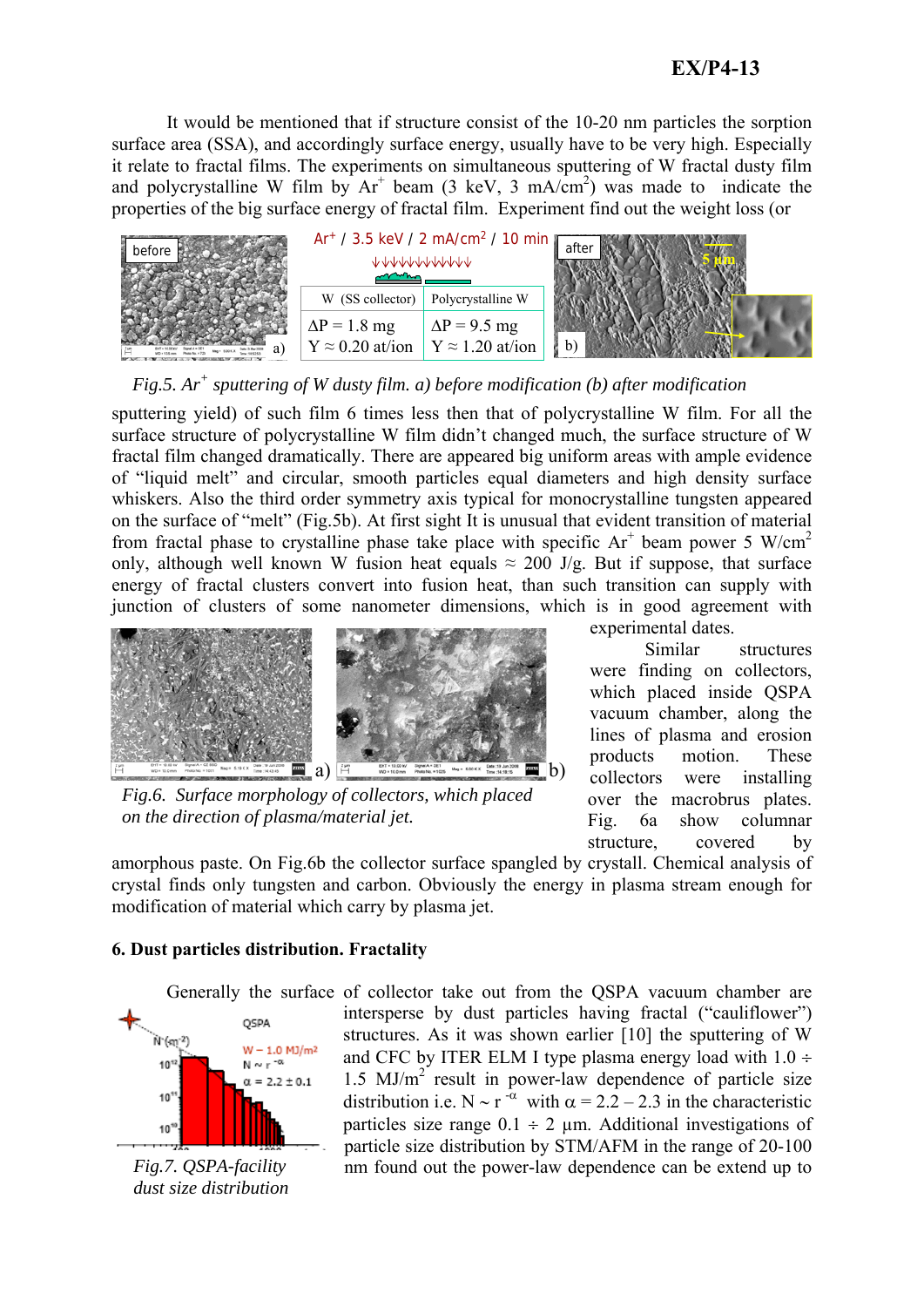20 nm range (Fig.7). Further experiments verify such distribution. Similar power-law dependence of particle size distribution with the same power  $\alpha = 2.3$  in the range of 1 nm -10 µm found out in stellarator LHD [4].

 The same results were obtained in tokamak T-10 with high power load to the graphite limiter. In this regime half of the tokamak heating power came into the small inner part of circular limiter providing the specific power load  $\sim$  50 MJ/m<sup>2</sup> during 0.5 sec. [11]. This lead to increasing surface temperature up to  $2000<sup>0</sup>C$ , strong sublimation of graphite under intensive arcing, dust appearances with initial dimension near 25 nm and further agglomeration. And the same power-law dependence of particle size distribution i.e. N  $\sim$  r<sup>-α</sup> with  $\alpha = 2.3$  was obtained in the range  $50 - 200$  nm. The results from some facilities [4][12] reveals the similar dependence. It is significant that the power-law dependence with the fractional power describe the fractal structures.



*Fig.8. QSPA dust hierarchical structure (a,b) and fractal dimension (c).* 

 The analysis of individual QSPA dust particles or agglomerates found out their "cauliflower" or fractal structure. The fractal dimension can be viewed as a relative measure of a complexity, or as an index of the scale-dependency of a pattern. To estimate the fractal dimension of the object, we use the box-counting method (see, e.g., [13]). The fractal dimension of a fractal object contained in Euclidean space with Euclidean dimension of E is estimated as following: for any  $r > 0$ , let  $N(r)$  be the minimum number of E-dimensional cubes of side-length r needed to cover a fractal object. If there is a number D so that  $N(r) \sim 1/r^D$  as  $r \to 0$ , the fractal dimension of the fractal object is D. An estimate of the fractal dimension D is obtained by calculating the slope of plot  $log(N(r))$  vs.  $log(1/r)$ . For Euclidean object, D is an integer (Euclidean dimension). For a fractal object, D is not an integer. We use this procedure to estimate a fractal dimension of a film volume. On the micrograph in Fig.8 several hierarchical levels of granules (from 20 nm up to 2  $\mu$ m) are observed. We found N(r), which is the density of granules of radius r on the micrograph. In the log-log plot, the experimental data could be fitted by a linear function . From this plot, fractal dimension D was estimated as 2.2. Error bars are estimated from the fitting of the data by a linear function using  $\chi^2$  method. For many films from the QSPA facility, the fractal dimension D is in the range between 2.15 and 2.3. It is essential to pay attention to the fact of proximity the values of α - which describe distribution of total number of dust particles and fractal dimension – D of single particles. Thus, if fractal cluster with the size  $r_0$  consist of the particles with size  $a_0$ , then the numbers of particles inside the  $r_0$ :  $N_{r0} = (r_0 / a_0)^D$ .

### **7. Mechanism of fractal dust growth**

 In general, the formation of a fractal landscape in the nature is often a process of erosion or a deposition. Scaling concepts have become one of the main tools in the study of growth processes in condensed matter. A large number of numerical models of a surface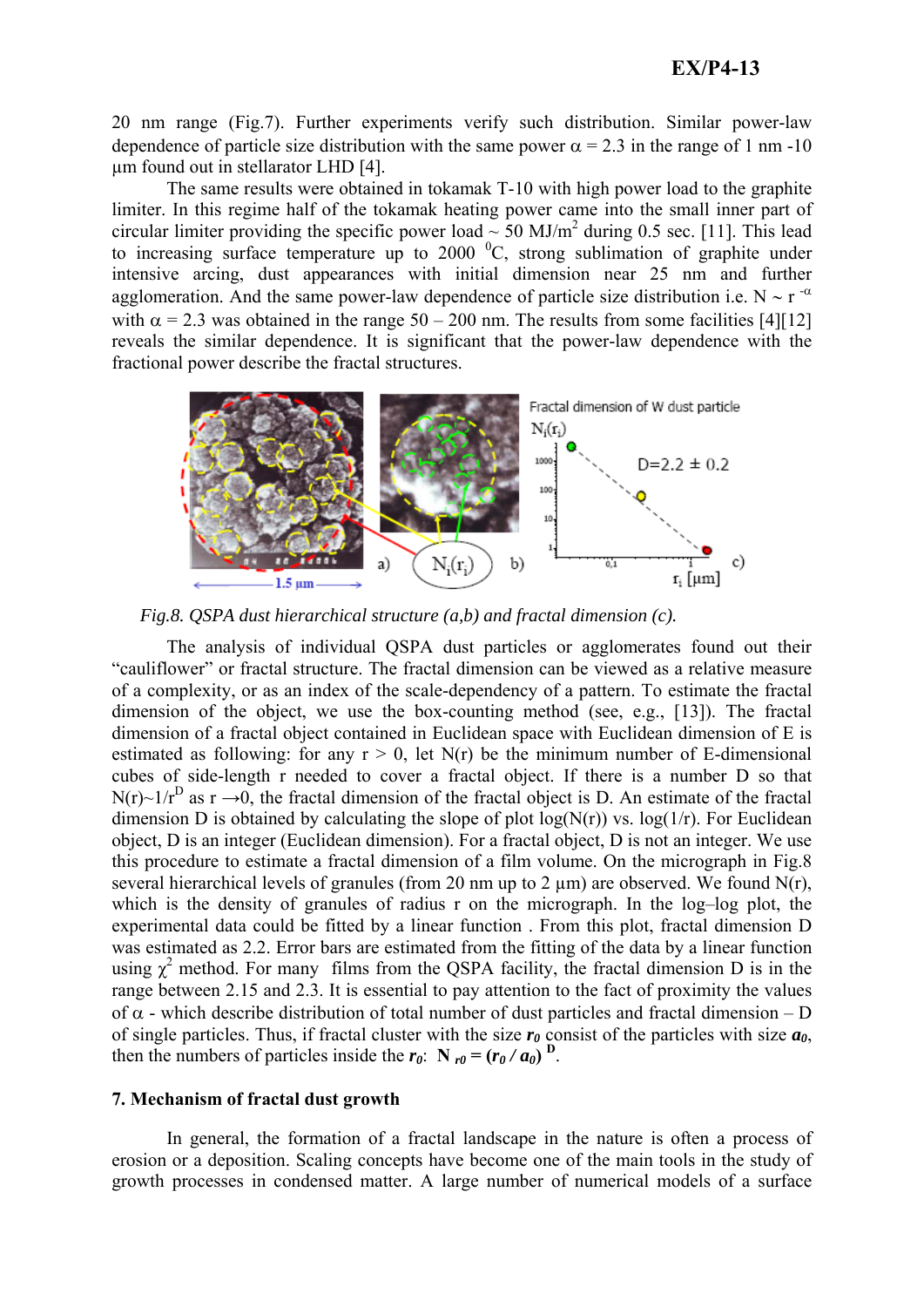growth, of varying levels of sophistication, has been developed [14]. DLA (*Diffusion-limited aggregation*) model [15] [16] is a very simple model that is widely applicable for a description of a lot of natural phenomena.

 In the DLA model, the process starts from a fixed seed particle. Introducing another particle at a large distance from the seed, it walks randomly until sticking to the seed or escaping to infinity. This aggregation process is repeated many times generating a cluster with a fractal structure. To demonstrate the importance of diffusion statistics for the morphology of the surface growth, we have performed numerical simulation of the surface growth in DLA. A result of the DLA fractal growth in 2D plane is shown in Fig. 9. We started from several seeds. The trajectories of attached particles were simulated by numerical



*Fig.9. DLA with a variation in the statistics of the deposited particle diffusion. Simulation with the Hurst exponent of diffusion: (a) H=0.5, (b,c,d) H= 0.8.* 

approximation of the stochastic integral [17]. Two cases of different statistics of diffusion have been used: Brownian motion (classic diffusion) with the Hurst exponent of H=0.5 (Fig. 9a), FBM (superdiffusion) with the Hurst exponent H=0.8 (Fig. 9b,c,d). This result illustrates how the cluster texture depends on the diffusion statistics of attached particles. Normal diffusion with H=0.5 generates a tree-like structure. A cauliflower shape is generated only in the aggregation of particles attached through FBM with H>0.5. The parameters of DLA model – sticking probability and motion onto the cluster brunch – mach influence on fractal cluster shape. The image (Fig. 9c) is qualitatively compatible with the texture of QSPA dust.

Feature of topography of dusty films growth during divertor plate erosion by high pulse energy load also can explain on the basis of structures growth from the single atoms deposited on a surface within the limits of the theory of crystals growth, and in particular, theory of crystal seed formation [18]. Deposited atoms on a surface make two-dimensional gas. Concentration such addatoms on a surface C with in the assumption of absence of their removal from a surface (evaporation or sputtering) is defined by a flux of atoms onto the surface from vacuum - q, leaving (diffusion) on flowing and association into the clusters.

 $\partial C/\partial t = q - DC/aL - DC \cdot \Sigma n_i$ ,

where  $D$  – surface diffusion constant of addatoms, L - distance to a drain, a – the atom size,  $n_i$ – concentration of clusters consist from i atoms. Addatom association in clusters occurs, either due to fluctuating associations of several atoms till the size of a critical seed, or at the joining to already available clusters or to impurity which serve as the centres of seed origin. The basic assumption which accept for an explanation of the developed topography of a surface is **accumulation of impurity** on a growing dust/film surface. The impurity can play a role of the condensation centre round which the crystal seed is formed. Impurity atoms accumulation on a surface has no saturation. Impurity atoms "emerge" on a surface for the account of diffusion flux towards a surface caused by a temperature gradient and high temperature. Impurity with big difference of dimension from own dust atoms size generate cluster with a screw dislocation which grows as a whisker. The same impurity atoms are account for whisker bifurcation according to fractal law and formations of the "cauliflower" type structure. The elements of "cauliflower" structure are often similar not to a stick but on rice grain or even on a ball. It is possible to explain the stick diameter growth by deposited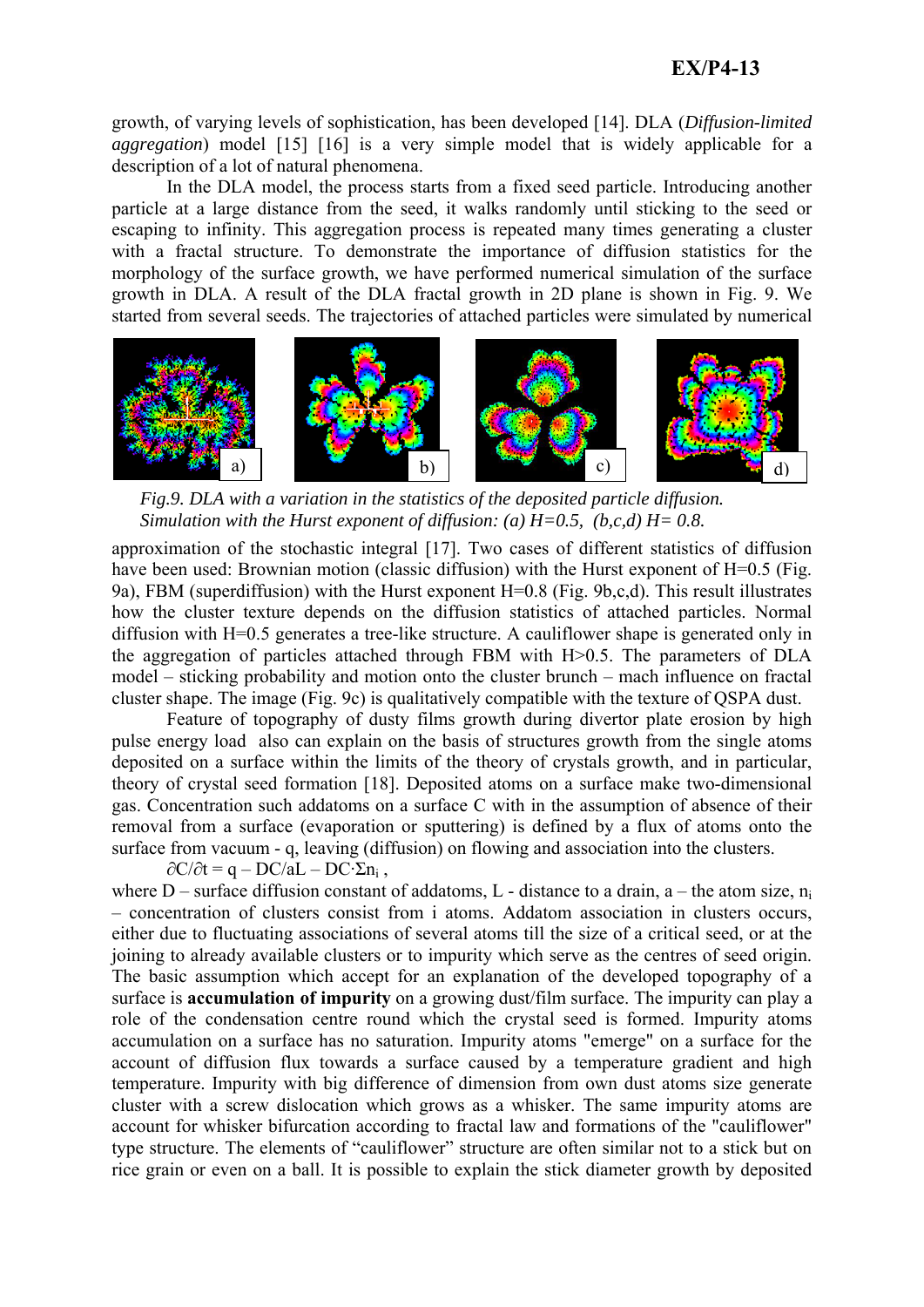atom sedimentation. The developed structure is caused by addatoms migration on a surface to the **hottest places of structure.** This creates fractal structures growth by the mechanism similar to the mechanism formation of "viscous fingers» or the DLA.

#### **8. Extrapolation to ITER**

 One of the main dangers in ITER is films/dust/deposits growth with highly developed surface that may lead to high absorption of deuterium and tritium. The proposed mechanism of surface particles agglomeration into the fractal clusters can create serious problems for ITER. To suppose that the mechanism of divertor plates material redeposition in ITER has the same nature as the QSPA macrobrush material redeposition, the Specific Surface Area (SSA) can be estimated. For the solid-state particles no difference between SSA estimated

$$
SSA = S_0 / \rho V = \int_{a_0}^{r_{\text{max}}} Ar^{-\alpha} 4\pi a_0^2 \left(\frac{r}{a_0}\right)^p dr / \rho \int_{a_0}^{r_{\text{max}}} Ar^{-\alpha} \frac{4}{3} \pi a_0^3 \left(\frac{r}{a_0}\right)^p dr = \frac{3}{\rho a_0}
$$

from existent ITER log-normal dust distribution and power-law dust distribution, where SSA depends on highest possible cluster dimension  $r_0$ . But quite the contrary, if dust clusters have **power-law** distribution and **fractal** structure, then SSA depends on minimum dust size *a0*. Assuming in accordance with the experiments  $a_0 \approx 10$  nm it results in SSA  $\approx 250$  m<sup>2</sup>/g for carbon and 30 m<sup>2</sup>/g for tungsten that is  $\approx$  60 times higher of existent calculations of ITER SSA ( $\approx$  4 m<sup>2</sup>/g for carbon). Thus, in ITER it is necessary to expect tritium accumulation in redeposited films much times above, than is accepted in the modern project.

 Fractal structures have the big specific area of a dust surface and consequently the big reserve of specific energy comparable to corresponding specific energy of explosives. At film structure compression specific surface energy of system decreases. At such process the overflow energy utilize on system heating and structure destruction. Explosion of these structures is possible (for example, at local thermal loading) with formation of a considerable quantity of dust particles not only micro, but also nanoscale sizes. Obviously the nanoparticles mass fraction in comparison with the microparticles can be high enough as decomposition of a small particle demands smaller energy.

 Fractal films can possess the increased electron emission which influences on energy and particles balance in divertor. Such mechanism – the amplification of secondary electron emission in 100 times and reduction of work function is observed in a number of experiments.

 It is necessary to give a great attention to a problem of the ITER first wall clearing from the metal porous films containing tritium. The surface modification of porous films can "immure" tritium in deep layers.

#### **Acknowledgements**

The authors would like to acknowledge V.Budaev for fruitful discussions.

 This work was supported by the scientific school 371.2008.2 "Physics and technologies of nuclear fusion" , and by INTAS grant 02.445.11.7474.

## **References**

[1] - M.Shimada et all, "Overview of goals and performance of ITER and strategy for plasma-wall interaction investigation", J.N.M., v.337-339, 3 (2005), 808-815 [2] - A.Loarte et al. "ELMs and disruptions in ITER:Expected Energy Fluxes on Plasma-Facing Components from Multi-machine Experimental Extrapolations & Consequences for ITER Operation", 22 FEC Conference, Chegdu, China, 2006, IT/P1-14.